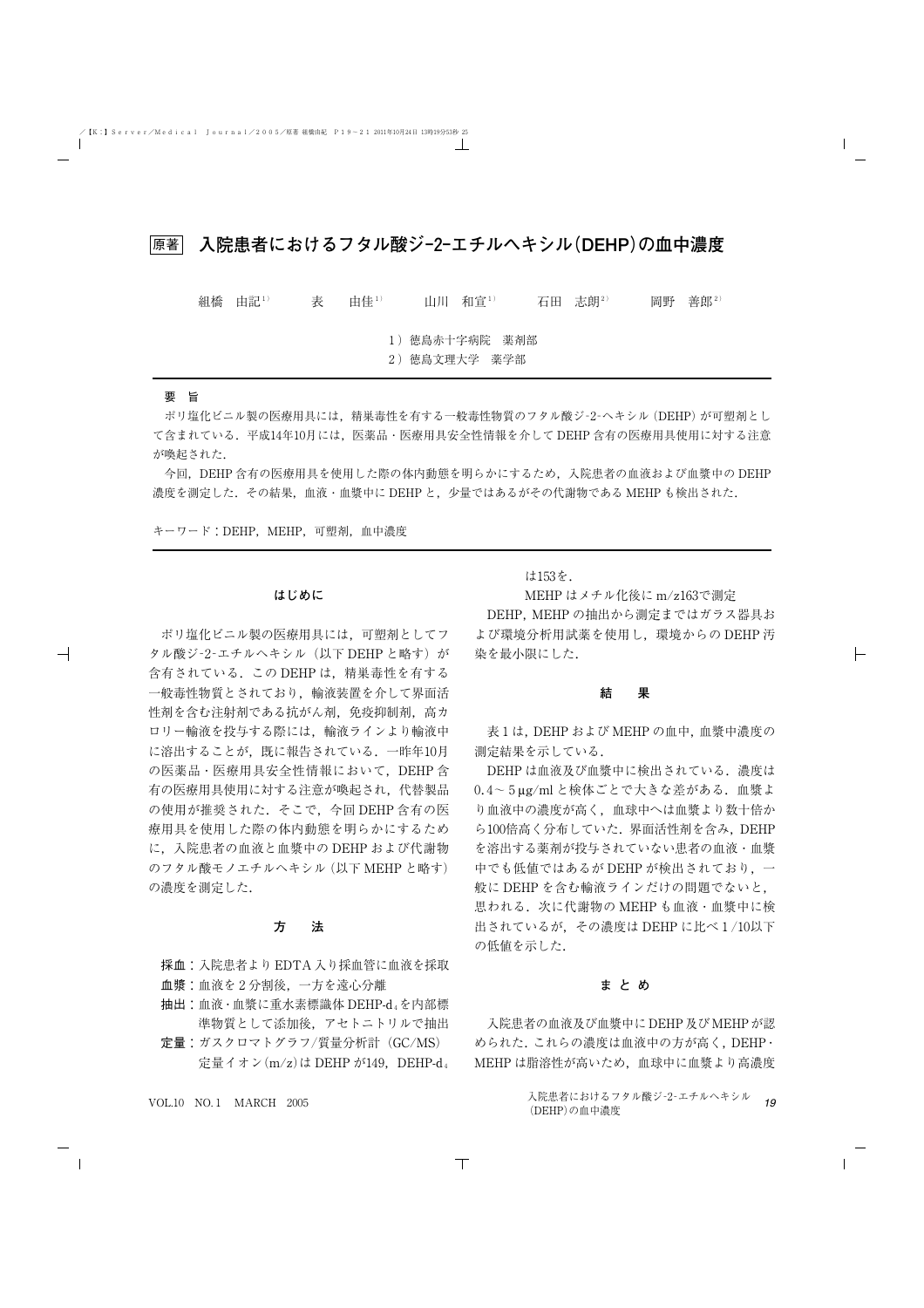|             |                  | DEHP       |       |             |     | <b>MEHP</b> |        |     |             |
|-------------|------------------|------------|-------|-------------|-----|-------------|--------|-----|-------------|
| 検体          | DEHPを溶出する投与薬剤    | 血液         | 血漿    |             |     | 血液          | 血漿     |     |             |
|             |                  | $\mu$ g/mL |       | 血液/血漿 血液/血漿 |     | $\mu$ g/mL  |        |     | 血液/血漿 血液/血漿 |
|             | タキソール            | 0.666      | 0.141 | 5           | 12  | 0.0106      | 0.0080 | 1.3 | 2.0         |
| $2^{\circ}$ | シクロスポリン          | 0.449      | 0.062 | 7           | 20  | 0.0146      | 0.0077 | 1.9 | 3.7         |
| 3           | リツキサン            | 4.748      | 0.113 | 42          | 109 | 0.0100      | 0.0025 | 4.0 | 9.0         |
|             | イントラリポス・ネオラミンマルチ | 0.719      | 0.270 | 3           | 5   | 0.0065      | 0.0024 | 2.7 | 5.3         |
| 5           | イントラリポス・ネオラミンマルチ | 2.082      | 0.188 | 11          | 30  | 0.0049      | 0.0056 | 0.9 | 0.7         |
| 6           | なし               | 0.407      | 0.080 | 5           | 11  | 0.0197      | 0.0097 | 2.0 | 3.6         |
|             | なし               | 0.637      | 0.260 | 2           | 5   | 0.0044      | 0.0052 | 0.8 | 0.6         |

表1 入院患者における DEHP と MEHP の血液および血漿中濃度

血球/血漿={血液中濃度-血漿中濃度(1-Ht)}/Ht/血漿中濃度 Ht:ヘマトクリット値

に分布していた.MEHP 濃度は,DEHP 濃度の1/10 と低値を示した.

#### **考 察**

DEHP や MEHP の人体に対する毒性の明確な答え は得られていないが,異物である DEHP や MEHP の 体内暴露は避けることが望ましいと考えられる。従っ て,輸液中へ溶出が大幅に少ないことが報告されてい る DEHP 代替可塑剤の,トリメット酸トリ‐2‐エチル ヘキシルを用いた輸液装置の導入が必要と思われる.

## **文 献**

- 1)Rosalind S Labow, Erin Meek, George A et al : Inhibition of Human Platelet Phospholipase A2 by Mono (2-ethylhexyl) phthalate. Environmental Health Perspectives  $78:179-183,1988$
- 2) Rock G, Secours VE, Franklin CA et al : The accumulation of mono‐2‐ ethylhexyphthalate(MEHP) during storage of whole blood and plasma. Transfusion 18:553-558,1978
- 3) Niino T, Ishibashi T, Itho T et al: Monoester Formation by Hydrolysis of Dialkyl Phthalate Migrating from Polyvinyl Chloride Products in Human Saliva, J Health Sci 47:318-322, 2001
- 4)Pollack GM, Li RCK, Ermer JC et al : Effects of route of administration and repetitive dosing on the disposition kinetics of di $(2$ -ethylhexyl) phthalate and its mono-de-esterfied metabolite in rats.Toxicol Appl Pharmacol 79:246-256, 1985
- 5) Niino T, Ishibashi T, Ioh T et al: Simultaneous determination of phthalate di-and monoesters in poly (vinylchloride) products and human saliva by gas chromatography-mass spectrometry. J Chromatogr: B Analyt Technol Biomed Life Sci 780:35- 44,2002
- 6)矢野良一,中村敏明,脇屋義文,他:医療人とし ての薬剤師業務(53)シクロスポリン点滴投与に 起因した内分泌かく乱化学物質「フタル酸エステ ル|曝露の動態学的評価.臨床薬理 33:125s-126s,2002